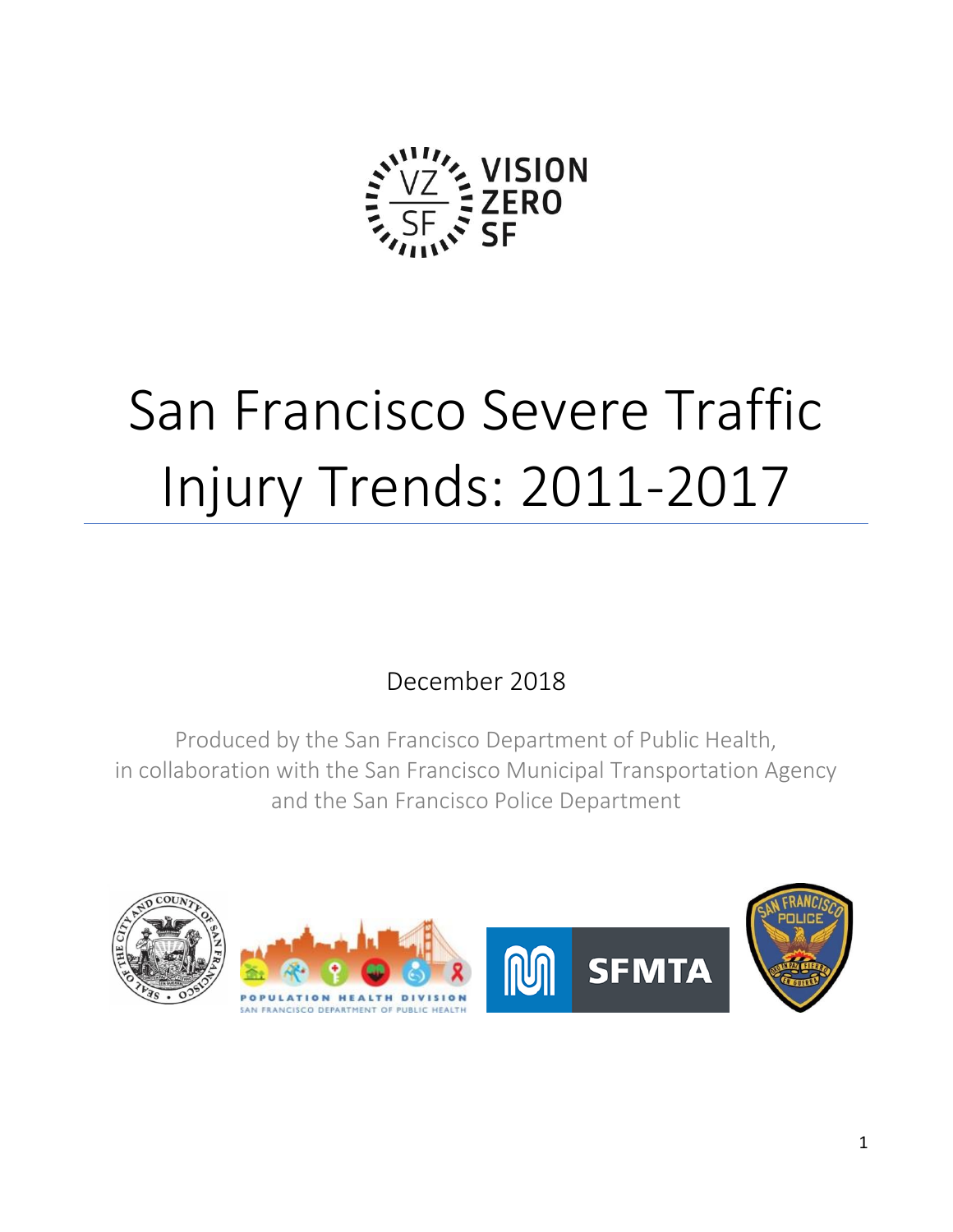

# Table of Contents

<span id="page-1-0"></span>

| MONITORING SEVERE INJURIES IN OUR TRANSPORTATION SYSTEM USING ZUCKERBERG SF GENERAL |  |
|-------------------------------------------------------------------------------------|--|
|                                                                                     |  |
|                                                                                     |  |
|                                                                                     |  |
|                                                                                     |  |
|                                                                                     |  |
|                                                                                     |  |
|                                                                                     |  |
|                                                                                     |  |
|                                                                                     |  |
|                                                                                     |  |
|                                                                                     |  |
|                                                                                     |  |
|                                                                                     |  |
|                                                                                     |  |
|                                                                                     |  |
|                                                                                     |  |
|                                                                                     |  |
|                                                                                     |  |
|                                                                                     |  |
|                                                                                     |  |
|                                                                                     |  |
|                                                                                     |  |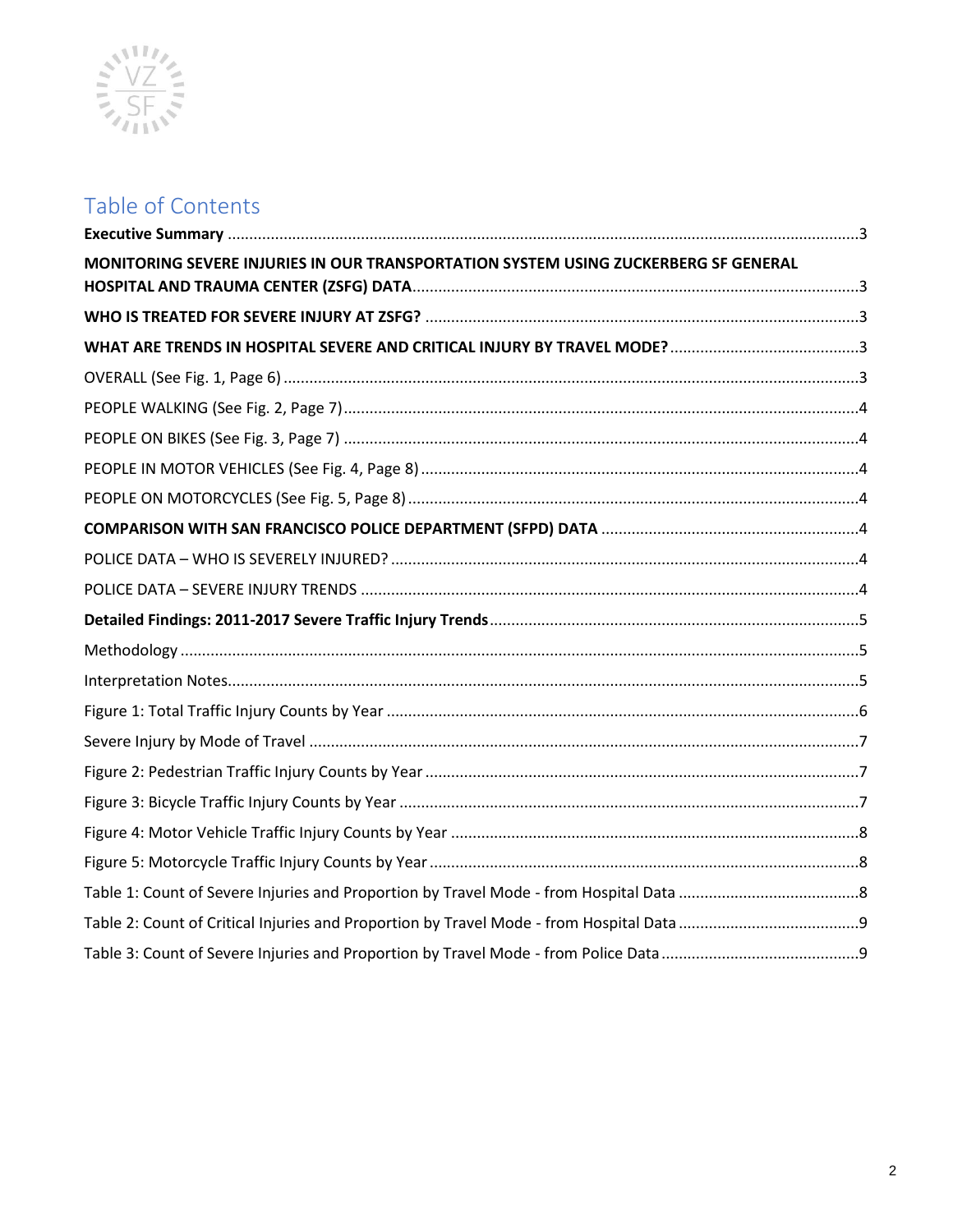Working together to prioritize street safety and eliminate traffic deaths in San Francisco.



## Executive Summary

Vision Zero is San Francisco's initiative to eliminate traffic fatalities and reduce severe traffic-related injury on San Francisco's streets.The Department of Public Health's Vision Zero team monitors severe injuries utilizing hospital data from the Zuckerberg San Francisco General Trauma Center – our City's Level I Trauma Center where the most severely injured patients are seen and treated, and where injury severity is clinically assessed by medical professionals. We track both *severe injuries* as well as *critical injuries* - a subset of patients that are the most severely injured. This is our best and most reliable data source for detecting severe injuries in our transportation system. We supplement this data with SF police data collected from police traffic collision reports, which has been historically the primary data source for severe injury in San Francisco. The seven years of data presented in this report informs City and community understanding of those most severely injured on streets in San Francisco – and how that picture is shifting over time including since the adoption of Vision Zero in 2014. Vision Zero SF monitors and reports fatality data, which is more readily available, separately and on a monthly basis. This severe injury data helps us to further assess Vision Zero progress, and guide injury prevention initiatives.

#### <span id="page-2-0"></span>MONITORING SEVERE INJURIES IN OUR TRANSPORTATION SYSTEM USING ZUCKERBERG SF GENERAL HOSPITAL AND TRAUMA CENTER (ZSFG) DATA

#### <span id="page-2-1"></span>WHO IS TREATED FOR SEVERE INJURY AT ZSFG?

- People walking comprise approximately one-third of severe and 30-40% of critical injuries in recent years (2015-2017, table 1).
- People in motor vehicles have comprised a growing proportion of severe and critical injuries treated at ZSFG in recent years, making up 33% of severe injuries and 30% of critical injuries in 2017. (See fig. 4, tables 1-2).
- People biking and people on motorcycles have comprised similar proportions of severe and critical injuries in recent years (2015-2017), each of approximately 20%. (See fig. 3, fig.5, tables 1-2).
- People biking and motorcycling have a notably higher burden of injury relative to the proportion of trips they represent on SF streets**.**

#### <span id="page-2-2"></span>WHAT ARE TRENDS IN HOSPITAL SEVERE AND CRITICAL INJURY BY TRAVEL MODE?

#### <span id="page-2-3"></span>OVERALL (See Fig. 1, Page 6)

- **Severe injuries:** Overall **severe injuries** trend upward in hospital data from 2015 on. Notably, implementation of Emergency Medical Services Agency retriage guidelines led to more patients with severe injury being sent to ZSFG and contributed to this increase.
- **Critical injuries:** ZSFG has had relatively stable counts of critically (the most severely) injured patients during that same period, which should be less impacted by the change in retriage practice.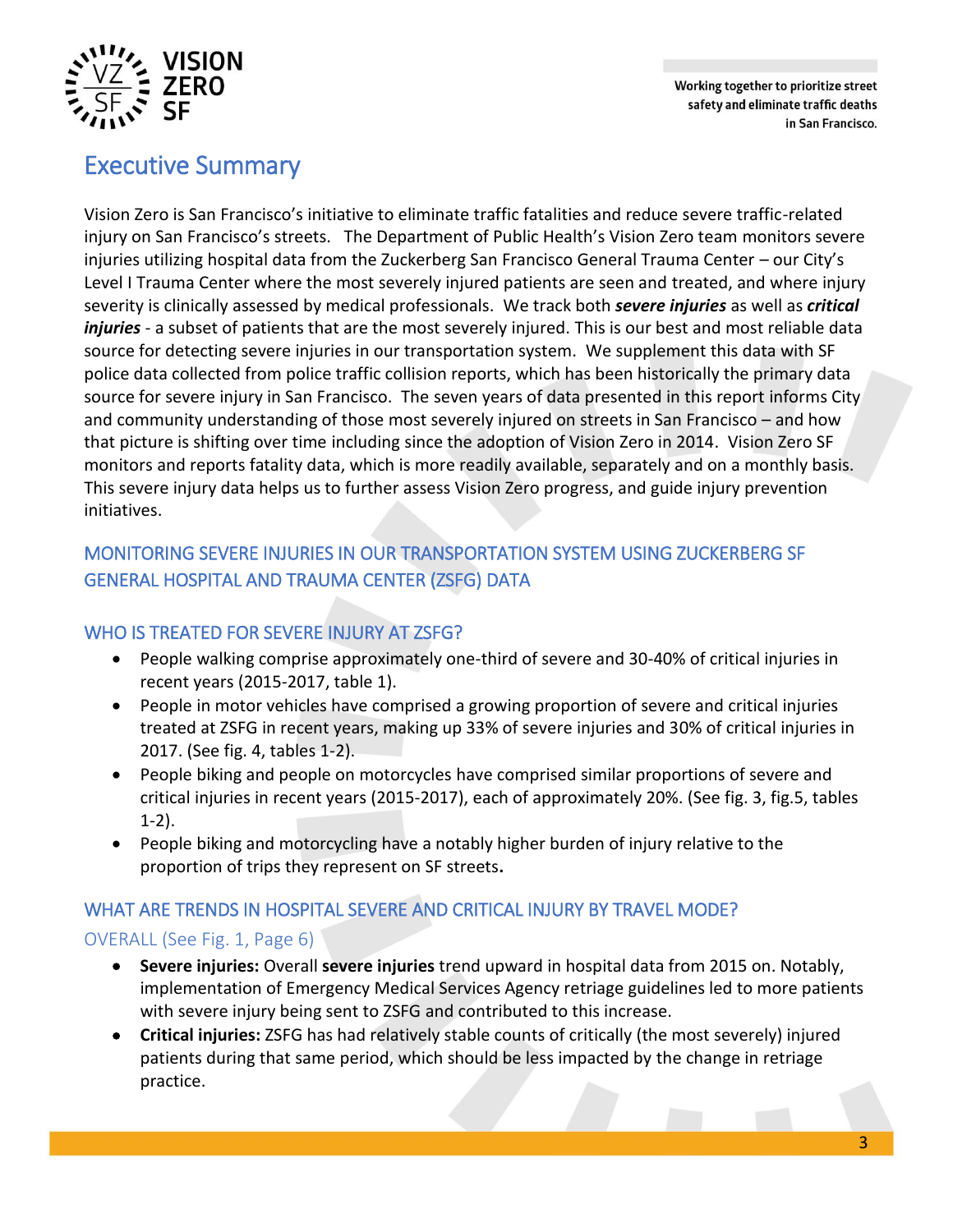

#### <span id="page-3-0"></span>PEOPLE WALKING (See Fig. 2, Page 7)

- **Severe injuries** increased 24% from 2013 2016 and may have begun to flatten out in 2017
- **Critical injuries** to people walking declined 40% from 57 in 2013 to 34 in 2017

#### <span id="page-3-1"></span>PEOPLE ON BIKES (See Fig. 3, Page 7)

- **Severe injuries** to SF cyclists declined 22% in hospital data 2013-2017
- **Critical injuries** were relatively flat during that same period, despite reported increases in ridership during that same time.

#### <span id="page-3-2"></span>PEOPLE IN MOTOR VEHICLES (See Fig. 4, Page 8)

- **Severe injuries** to people in motor vehicles noticeably increased 21% in hospital data between 2015 and 2017.
- **Critical injuries** to people in motor vehicles more than doubled between 2015 and 2017, from a low of 14 in 2015 to 33 critically injured people in 2017. Notably, hospital data includes people injured on freeways.

#### <span id="page-3-3"></span>PEOPLE ON MOTORCYCLES (See Fig. 5, Page 8)

 Both **severe and critical injuries** to people riding motorcycles increased in 2015 and 2016 with a dip in 2017.

#### <span id="page-3-4"></span>COMPARISON WITH SAN FRANCISCO POLICE DEPARTMENT (SFPD) DATA

We compare trends in hospital data with SFPD data, which was historically the primary source of severe injury data reported to the public and used by City staff. VZSF is shifting to reliance on hospital data for severe injury monitoring due to the aforementioned strengths. Notably, SFPD implemented a change in reporting of suspected traumatic brain injury in 2014, which likely contributed to increased reporting of severe injuries after that time.

#### <span id="page-3-5"></span>POLICE DATA – WHO IS SEVERELY INJURED?

Among severely injured people in police data, proportions of people injured while engaged in various travel modes are comparable to hospital data. An exception is that police data show lower proportions of people injured in motor vehicles compared to hospital data (tables 1-3). This is likely at least in part due to the fact that hospital data include injuries occurring on freeways, while police data do not.

#### <span id="page-3-6"></span>POLICE DATA – SEVERE INJURY TRENDS

Overall severe injury trends in police data are comparable to that in hospital data, as are trends for people walking and motorcycling. (See fig. 1, 2, 5). Severe injuries to people riding bicycles in police data were relatively flat from 2013-2017, comparable to critical injuries in hospital data (fig. 3). Severe injuries to people in motor vehicles in police data did not see the same increases as in hospital data, potentially in part due to police data not including freeway injuries (fig. 4).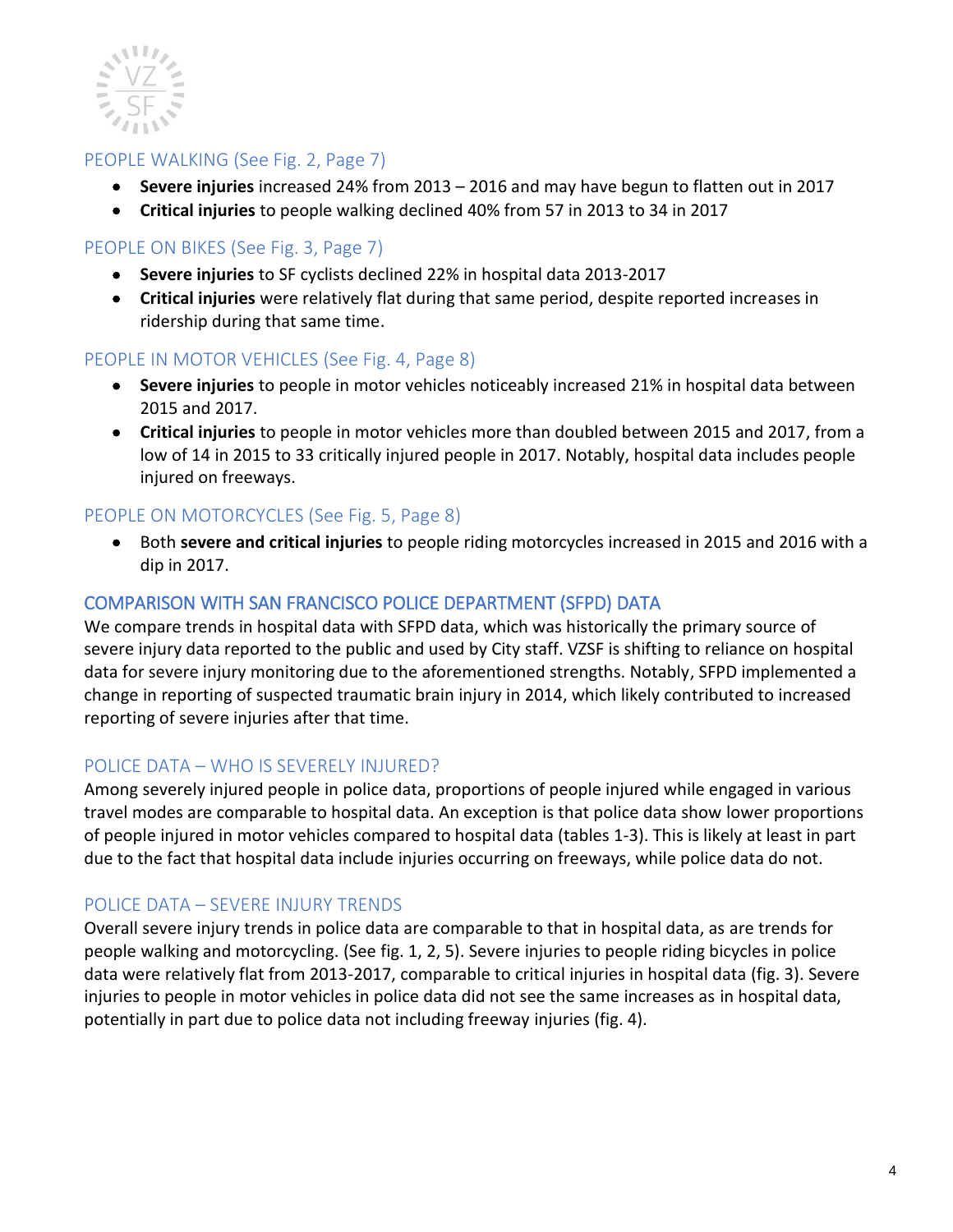

# <span id="page-4-0"></span>Detailed Findings: 2011-2017 Severe Traffic Injury Trends

#### <span id="page-4-1"></span>Methodology

Hospital data indicate severity using a clinical injury severity score (ISS) ranging from 1-75, as well as whether someone required hospital admission for treatment. Excluding fatal injuries, police data offer three categories of injury severity, assessed at the injury scene: Severe Injury, Other Visible Injury, and Complaint of Pain. This analysis presents severe injuries from hospital data coded as *critical* (ISS greater than 15) and/or *severe* (all traffic injuries resulting in hospital admission), and severe injuries from police data. <sup>1</sup> For hospital data, critical injury is included in severe injury counts and statistics.

*Please note:* SFPD and ZSFG injury assessments represent overlapping populations and do not compare severity between data sources. We know that some of the injured people in police data are also captured in hospital injury data, while some injured people are included in police or hospital data only. To address this issue SFDPH completed a pilot linkage of SFPD and ZSFG data for 2013-2015, creating San Francisco's [Transportation-related Injury Surveillance System](http://visionzeronetwork.org/wp-content/uploads/2016/04/DPH_TISS.pdf) which found that 59% of records classified as severe appeared both in police and hospital data. In 2019 SFDPH will complete another linkage of 2016-2018 data. The linked data from 2013-2018 will then become our primary data source to monitor severe injury trends as we will have six years of data, accounting for records in both police and hospital data sources.

#### <span id="page-4-2"></span>Interpretation Notes

At the end of 2013, the **San Francisco Emergency Medical Services Agency (SF EMSA)** issued **retriage guidelines** to ensure the most severely injured people were treated at ZSFG, even if they initially reported to another hospital. People with severe injury are best served when treated in a trauma center. Recognizing this, the protocol change in the SF EMSA retriage guidelines facilitate the rapid transfer of critically injured trauma patients from non-trauma hospitals to the trauma center with unconditional acceptance. This change helps increase our inclusion of the most severely injured in the ZSFG hospital data – and also likely contributed to the increased but stable number of severe injuries observed from 2015 forward, relative to earlier years (fig. 1). We expect the impact of this change in protocol to stabilize the more time passes. Additionally, a shift to the new International Classification of Diseases medical coding system (ICD-10) beginning with 2017 data affects the categorization of traffic modes, but is not anticipated to have substantially changed number of patients attributed to each mode. Please note – hospital data includes people injured on SF freeways, which makes it distinct from VZSF Fatality data which excludes people on freeways.

 $\overline{a}$ <sup>1</sup> Note: Severe injury reporting excludes deaths that occur within 30 days of injury which are tracked separately for Vision Zero fatality monitoring. Distinct from fatality monitoring for Vision Zero SF, hospital injuries *include* those sustained on freeways, underground in MUNI and BART stations and in the Presidio. Police data do not. Protocol available at: [https://www.sfdph.org/dph/files/EHSdocs/PHES/VisionZero/Vision\\_Zero\\_Traffic\\_Fatality\\_Protocol.pdf](https://www.sfdph.org/dph/files/EHSdocs/PHES/VisionZero/Vision_Zero_Traffic_Fatality_Protocol.pdf)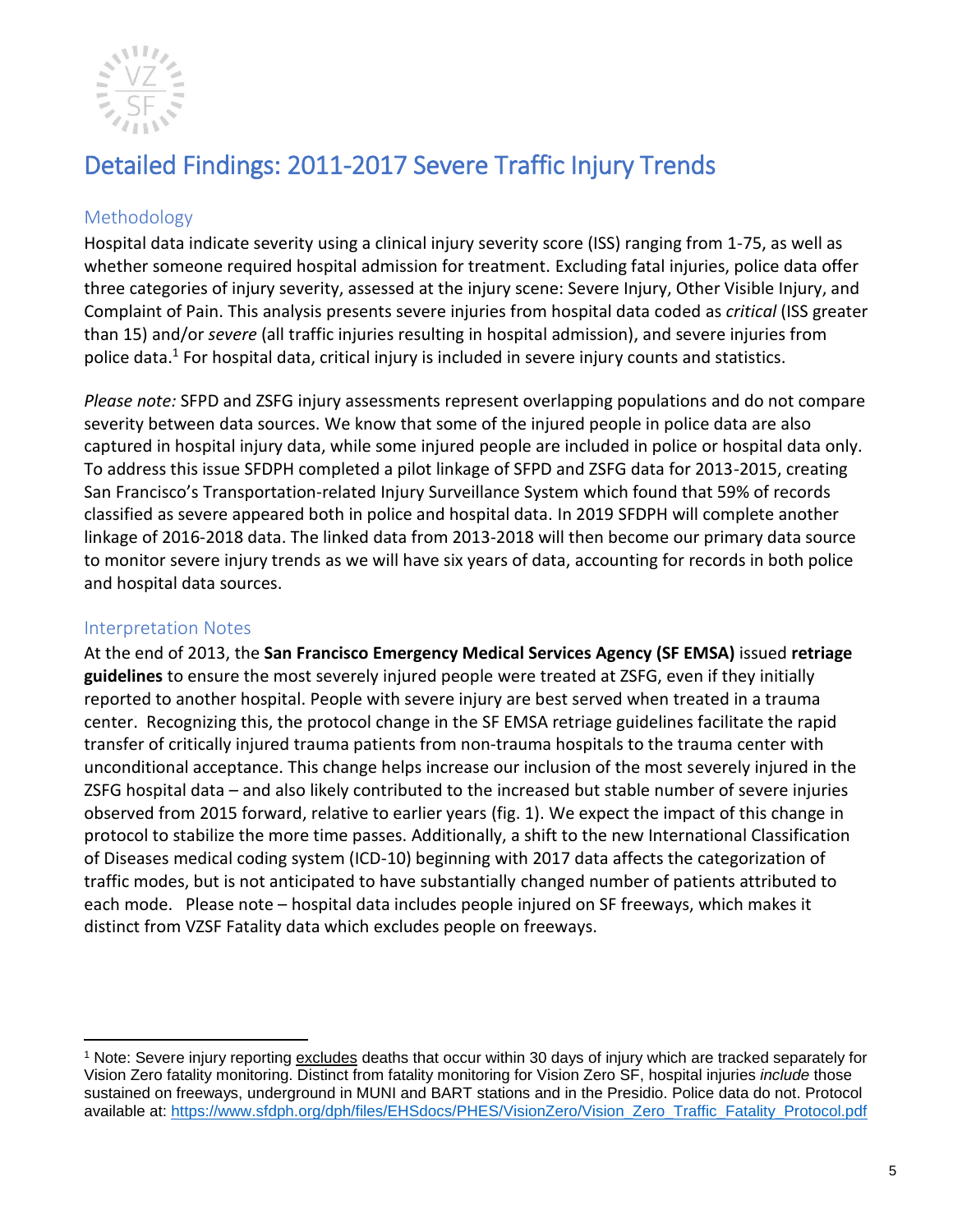

Separately, a memo released to SFPD officers in Dec. 2014 advised head injuries be classified as severe to avoid under-reporting of traumatic brain injury. This guidance likely partially accounts for the increase in severe injuries recorded in police data from 2015 onward (fig. 1).



## <span id="page-5-0"></span>Figure 1: Total Traffic Injury Counts by Year

Overall injury trends reflect stable counts of critically injured patients, and elevated numbers of severe injuries in both hospital and police data from 2015 onward.

*Note:* Several factors must be considered when interpreting trend charts presented here:

- **Retriage guidelines implemented at ZSFG in Nov. 2013** likely contribute to the increased but stable number of severe injuries observed from 2015, relative to earlier years.
- ZSFG severe injury numbers *include* ZSFG critical injury counts.
- Separately, a **memo released to SFPD officers in Dec. 2014** advised head injuries be classified as serious to avoid under-reporting of traumatic brain injury. This guidance likely accounts for some of the increase in severe injuries recorded in police data from 2015 onward.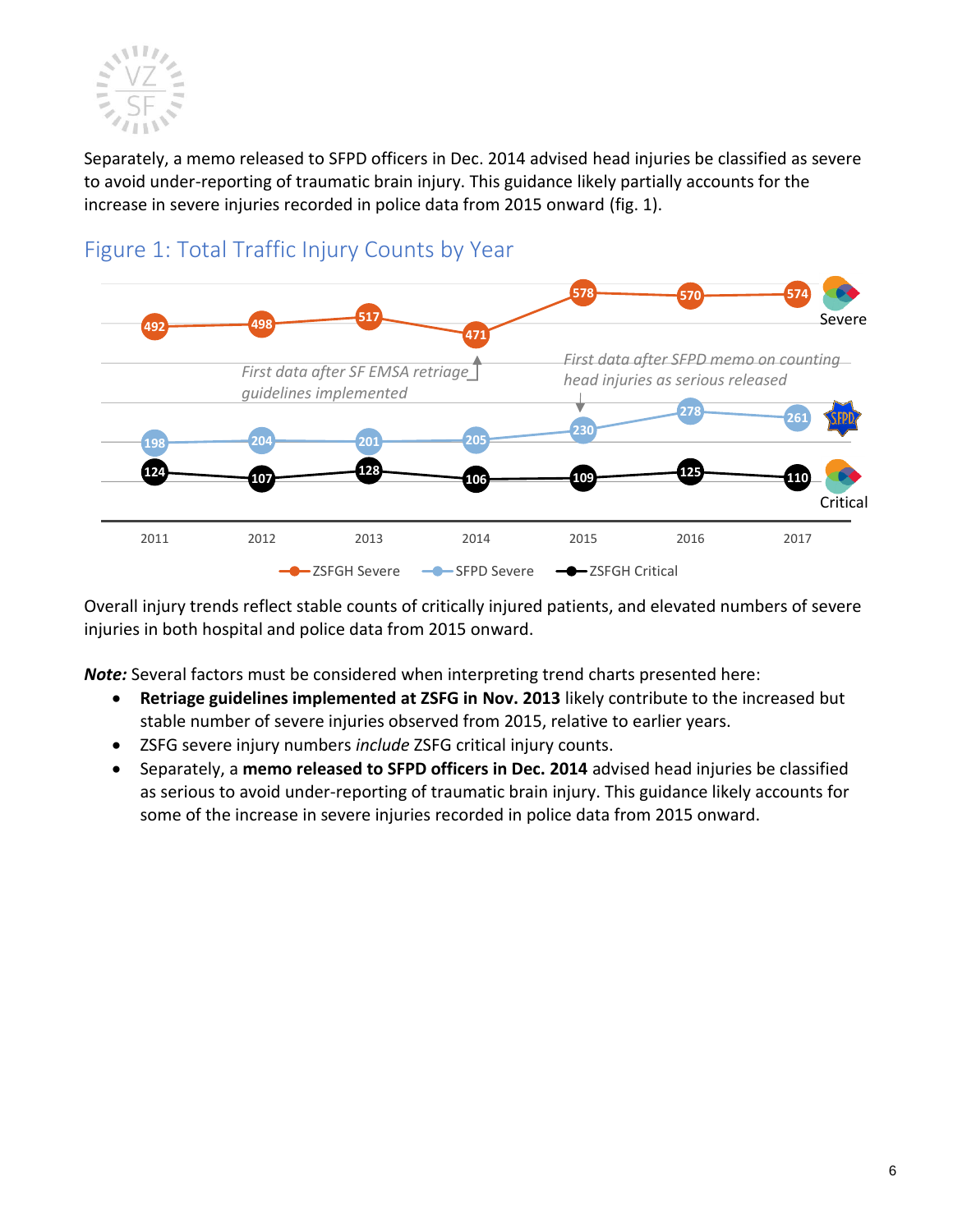

### <span id="page-6-0"></span>Severe Injury by Mode of Travel

<span id="page-6-1"></span>Figure 2: Pedestrian Traffic Injury Counts by Year



Pedestrian injury is the most common severe traffic injury reported by ZSFG and SFPD. Notably, the annual count of critical pedestrian injuries decreased from 57 to 34 from 2013-2017.



#### <span id="page-6-2"></span>Figure 3: Bicycle Traffic Injury Counts by Year

Severe and critical cyclist injury counts in all data sources have been relatively flat since 2013. However, people riding bicycles remain vulnerable road users that are over-represented in severe injury data relative to their proportion of trips on San Francisco streets. It is possible that rising levels of cycling in San Francisco paired with steady critical injury counts among people riding bicycles point to a relative improvement in bicyclist safety over time.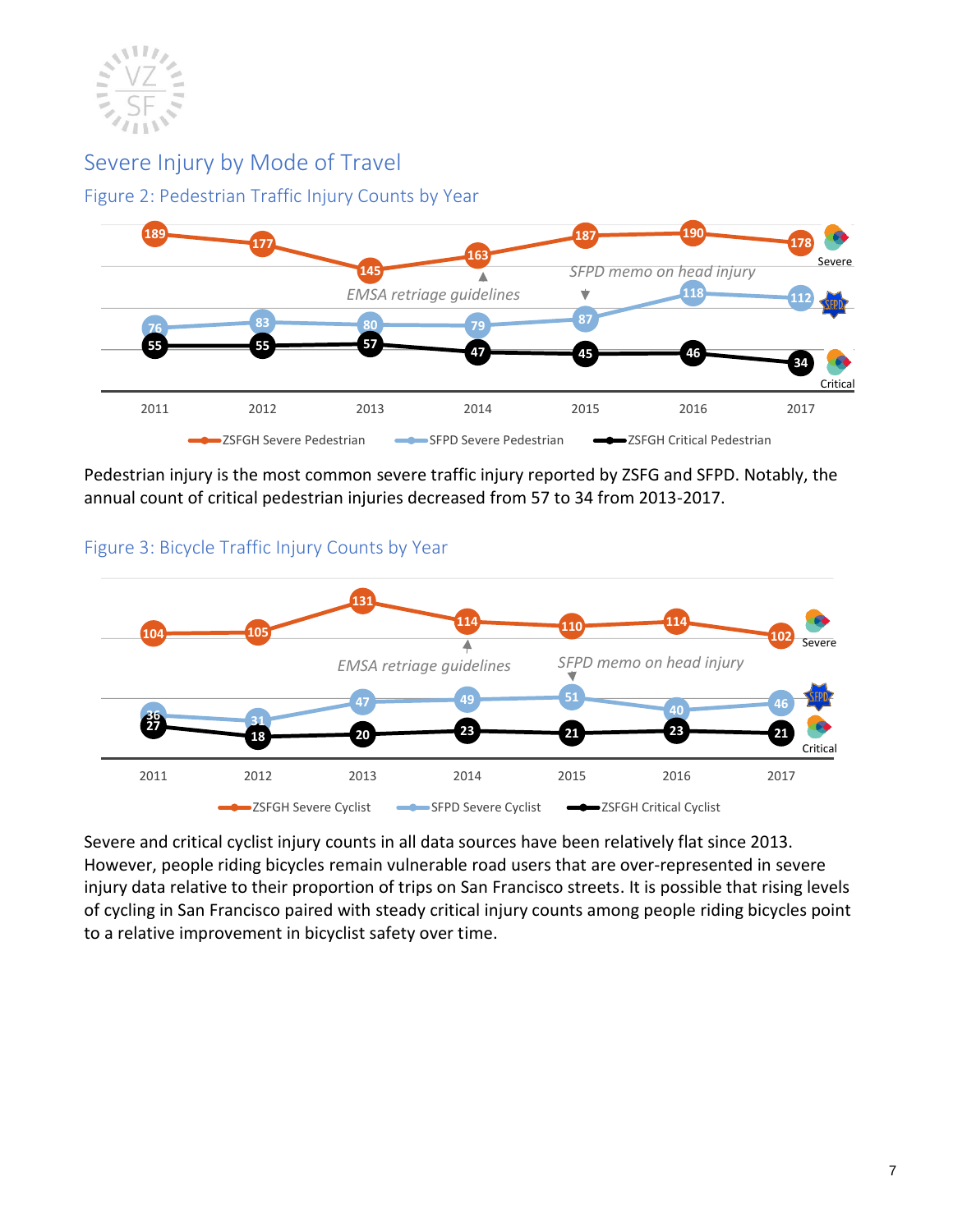

#### <span id="page-7-0"></span>Figure 4: Motor Vehicle Traffic Injury Counts by Year



Severe motor vehicle injury has risen to the levels of pedestrian injury admissions to ZSFG in 2017. Critical motor vehicle injury is also on the rise. Notably, hospital data includes freeway injuries.

#### <span id="page-7-1"></span>Figure 5: Motorcycle Traffic Injury Counts by Year



Motorcycle injury has been on the rise, but appeared to dip in both hospital and police data in 2017.

| Year | Pedestrian | Cyclist   | <b>Motorcyclist</b> | <b>Motor vehicle</b><br>occupant | Other/<br><b>Unknown</b> | <b>Total</b> |
|------|------------|-----------|---------------------|----------------------------------|--------------------------|--------------|
| 2011 | 189 (38%)  | 104 (21%) | 71 (14%)            | 124 (25%)                        | 4(1%)                    | 492 (100%)   |
| 2012 | 177 (36%)  | 105 (21%) | 87 (17%)            | 125 (25%)                        | 4(1%)                    | 498 (100%)   |
| 2013 | 145 (28%)  | 131 (25%) | 90 (17%)            | 141 (27%)                        | 10 (2%)                  | 517 (100%)   |
| 2014 | 163 (35%)  | 114 (24%) | 89 (19%)            | 103 (22%)                        | 2(0%)                    | 471 (100%)   |
| 2015 | 187 (32%)  | 110 (19%) | 110 (19%)           | 156 (27%)                        | 15 (3%)                  | 578 (100%)   |
| 2016 | 190 (33%)  | 114 (20%) | 110 (19%)           | 142 (25%)                        | 14 (2%)                  | 570 (100%)   |
| 2017 | 178 (31%)  | 102 (18%) | 99 (17%)            | 189 (33%)                        | 6(1%)                    | 574 (100%)   |

#### <span id="page-7-2"></span>Table 1: Count of Severe Injuries and Proportion by Travel Mode - from Hospital Data